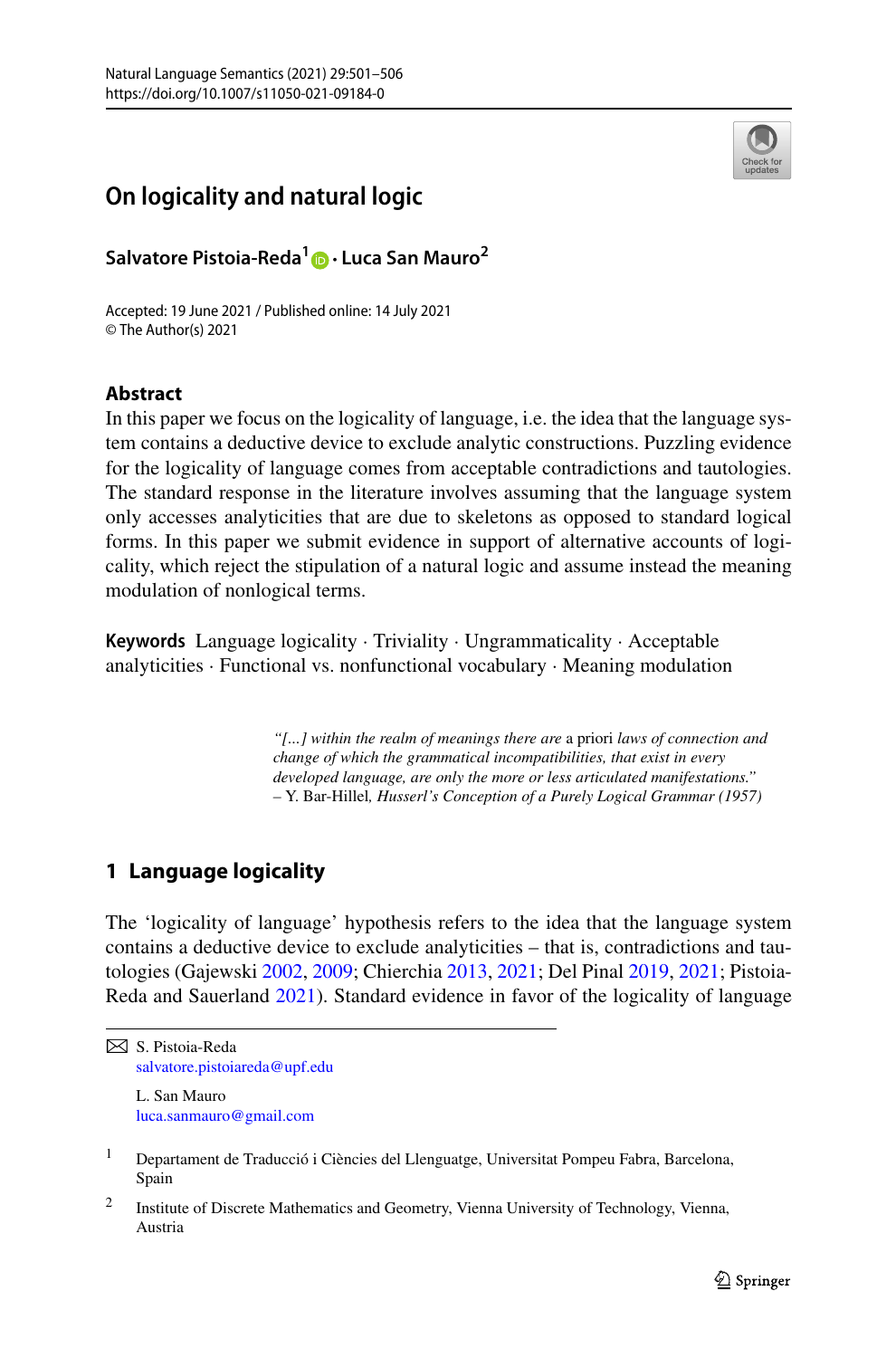<span id="page-1-0"></span>comes from the distribution of exceptive phrases, *there*-existentials, and negative polarity constructions (von Fintel [1993](#page-5-0); Gajewski [2008;](#page-5-0) Barwise and Cooper [1981;](#page-5-0) Chierchia [2013;](#page-5-0) Abrusán [2014](#page-5-0)). Structures like (1), (2), and (3) are said to be excluded from the language on account of their obligatory association with logically trivial contents.

- (1) \*Some students but John smoke.
- (2) \*There is every curious student.
- (3) \*There are any cookies left.

Let us focus on exceptives. The construction in (1) is said to be associated with the contradictory content reported below in (4b). In essence, the contradiction emerges from a conflict between the exceptive ("but") and the existential quantifier ("some"). For illustration, let us denote by student and smoke, respectively, the collection of all students and all smokers, and by the constant *j* the individual John. Then, on the one hand, we have that the exceptive should make the quantified formula "some students smoke" false on student but true with respect to a relevant subset *X* of student, e.g. student  $\setminus \{j\}$ ; yet, on the other hand, we know that the existential quantifier is an *upward monotone* quantifier, which implies that if the quantified formula is true over  $X$ , then it should be true over all supersets of  $X$ , including  $stu$ dent. Hence, according to the analysis we have a contradiction, and (4b) provides the logical reason why the language system excludes  $(1)$ , i.e. why  $(1)$  is not an acceptable sentence.

(4) a. \*Some students but John smoke. b. (student  $\setminus \{j\} \cap$  smoke  $\neq \emptyset$ )  $\land$  (student  $\cap$  smoke  $=\emptyset$ )

It is important to note that this account of exceptives is motivated by the systematic acceptability of sentences like  $(5a)$  and  $(6a)$ , in which exceptives interact with downward monotone quantifiers. In the context of universal quantification, exceptive constructions are associated with clearly informative contents, as is illustrated in (5b) and in  $(6b)$ .

- (5) a. Every student but John smokes. b.  $(\text{student} \setminus \{j\} \subseteq \text{smoke}) \land (\text{student} \nsubseteq \text{smoke})$ (6) a. No student but John smokes.
	- b. (student  $\setminus \{j\} \cap$  smoke =  $\emptyset$ )  $\land$  (student  $\cap$  smoke  $\neq \emptyset$ )

# **2 Language logicality based on skeletons**

Crucially problematic evidence for the logicality of language hypothesis comes from the observation that acceptable analyticities do occur. This is illustrated by the familiar contradictions and tautologies reported in  $(7)-(10)$  $(7)-(10)$  $(7)-(10)$  $(7)-(10)$ . As a consequence of this puzzling evidence, the literature generally assumes that the logicality of language hypothesis cannot hold unrestricted. More precisely, special properties of the deductive device are assumed to be needed to explain why some, though not all, analyticities are excluded from natural language.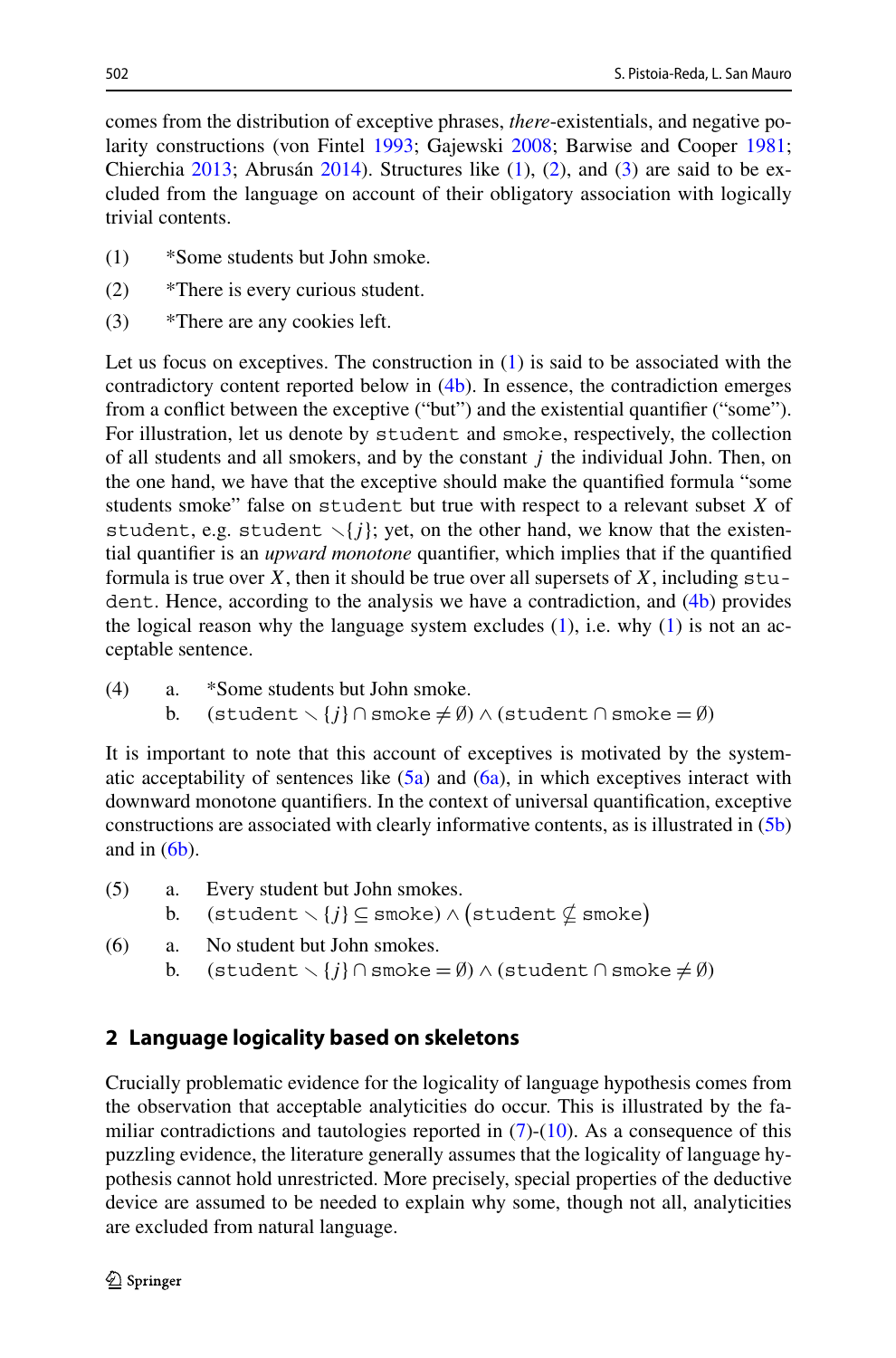- <span id="page-2-0"></span>(7) It is raining and it is not raining.
- (8) John is and isn't smart.
- (9) If John is wrong, then he is wrong.
- (10) War is war.

The standard response to the problematic evidence (sometimes referred to as the *analyticity puzzle*) involves assuming that logicality operates not on standard logical forms but rather on so-called logical skeletons (Gajewski [2002,](#page-5-0) [2009](#page-5-0); Chierchia [2013\)](#page-5-0). The latter are very austere and abstract representations that result from the nonuniform substitution of lexical items. The central idea of the account is that ungrammaticality is observed if and only if logical skeletons are analytic (see discussions on L-analyticity and G-triviality in Gajewski [2002](#page-5-0), §3.3 and Chierchia [2013](#page-5-0), pp. 49-54). Now, when analyticity is due to the co-occurrence of two or more lexical items, as in grammatical analyticities, this procedure ensures that the corresponding logical skeleton will not be analytic. When, on the other hand, analyticity would be preserved for any choice of lexical items, as in ungrammatical structures, the logical skeleton will be analytic. This is illustrated by the analytic skeleton associated with exceptives in (11b) and the informative skeleton associated with familiar acceptable contradictions in (12b).

(11) a. \*Some students but John smoke. b. some  $[n_{1\leq e,t>}$  [but  $n_{2\leq e,t>}$ ]] $n_{3\leq e,t>}$ (12) a. It is raining and it is not raining. b. It is  $n_{1\leq e,t>}$  and it is not  $n_{2\leq e,t>}$ 

Although it is in line with familiar results on permutation invariance (van Benthem [1989\)](#page-5-0), the skeleton proposal raises philosophical concerns. To realize this, consider the obvious implication of this proposal that logicality requires an intrinsically *linguistic* logic, which would be essentially different from classical systems. Indeed, if one assumes logicality to operate on skeletons, one is then forced to accept that most if not all inferential schemes and logical principles are not valid for logicality, since these are for the most part based on dependencies between nonlogical terms. Granted, this observation in itself does not constitute an argument against the skeleton proposal, and to strengthen the case against it one should additionally provide philosophical considerations against the very possibility of a natural logic; we would be sympathetic to such attempt. However, as discussed by Del Pinal [\(2019](#page-5-0), pp. 21- 24) (see also Abrusán [2019](#page-5-0), pp. 340-341), there are versions of the skeleton proposal (e.g. Chierchia's influential account of negative polarity constructions) that appeal to classical principles such as the law of non-contradiction to account for the triviality of ungrammatical structures such as ([3\)](#page-1-0), which makes one wonder whether the idea of a linguistic logic is ultimately tenable for those cases.

#### **3 Against language logicality based on skeletons**

In a similar vein, in the present note we submit a novel argument showing that the assumption of a linguistic logic is not obligatory for those accepting logicality. From a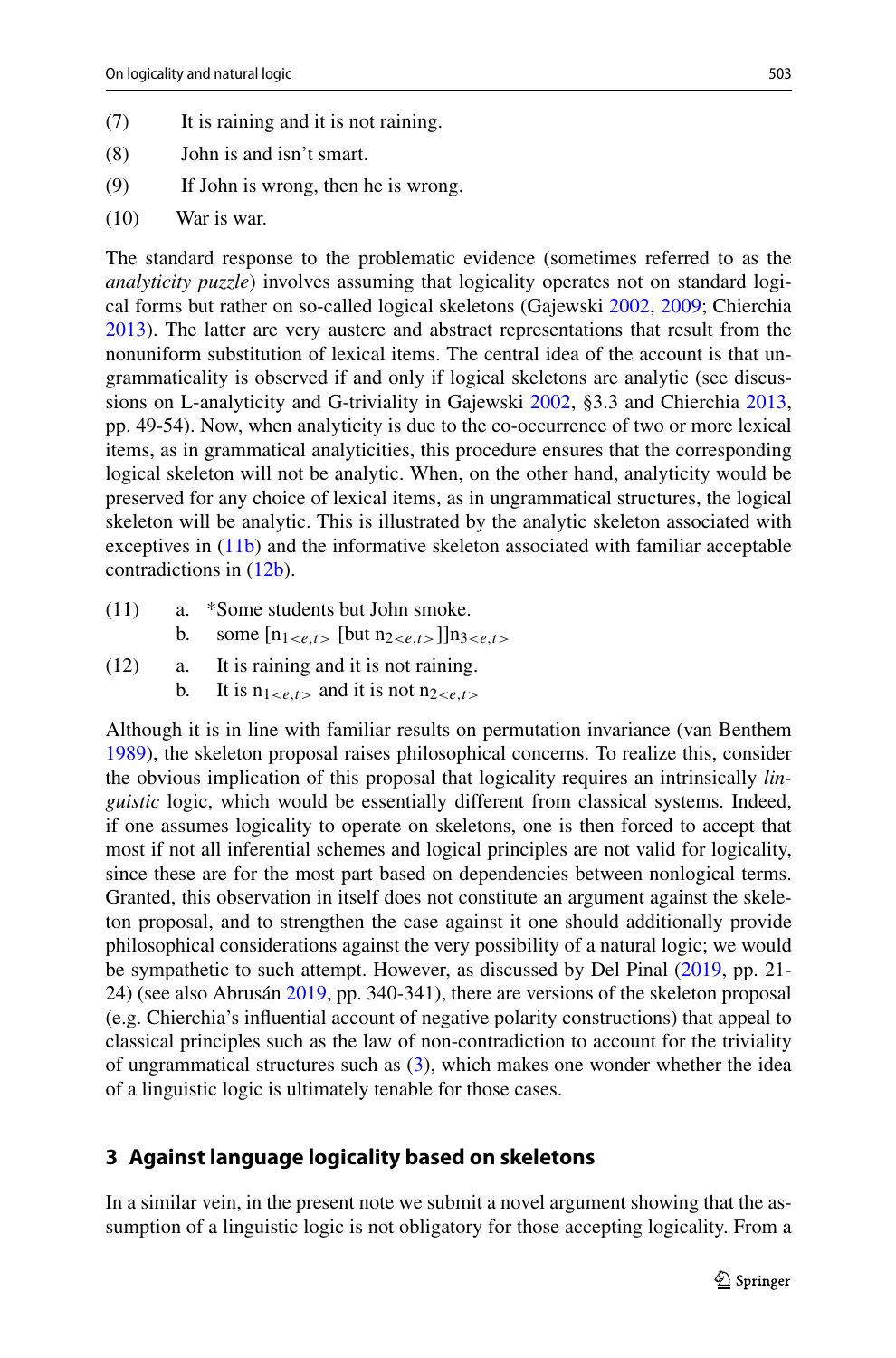<span id="page-3-0"></span>philosophical perspective, the essence of the argument is that one can invoke logicality without "trepidation" (Gajewski [2002](#page-5-0), p. 4) since a substantive characterization of the deductive system is not necessary. In particular, what we would like to show is that the same logical principle that justifies the analytic status of the ungrammatical exceptive construction [\(1\)](#page-1-0) also justifies the analytic status of a suitably derived variant of [\(1](#page-1-0)). The crucial observation is that this variant is clearly grammatical. We understand this observation to suggest that logicality isn't necessarily paired with a peculiar (or "exotic"; Abrusán [2019,](#page-5-0) p. 342, Del Pinal [2021](#page-5-0), p. 23) deductive device.

In order to present the logic of our argument, let us begin with the analysis of one of the acceptable sentences with exceptives in universal quantification, namely [\(5a\)](#page-1-0). For illustration, let us denote by *P* the unary predicate of smoking; obviously we have that  $x \in \text{smoke}$  if and only  $P(x)$  holds. In order to derive the relevant variant of  $(5a)$ , we assume a very general equivalence between conjunction and universal quantification, which we describe in  $(13)$ . We take it that the formula in  $(14b)$ is an adequate variant of  $(5a)$ . In particular, what this variant expresses is that any collection of students such that they all smoke must necessarily exclude John. This, according to our understanding, captures the content of [\(5b](#page-1-0)) fairly accurately. In addition, we submit that  $(14a)$  provides one possible natural language translation of the logical variant. For concreteness, in order to translate (14b) into natural language, we are assuming that the relevant domain *D* consists of three students (say Alice, Bob, and John). Note that this assumption is made for the mere sake of simplicity, since the cardinality of *D* should not affect any grammaticality issue. Under this assumption, then, our translation appears straightforward.

$$
(13) \qquad \forall x P(x) \equiv \bigwedge_{x \in D} P(x)
$$

(14) a. Alice and Bob smoke, and it is not the case that Alice, Bob, and John smoke.

b. 
$$
\left(\bigwedge_{x \in \text{student}\smallsetminus\{j\}} P(x)\right) \wedge \neg \left(\bigwedge_{x \in \text{student}} P(x)\right)
$$

Let us now turn to the analysis of the ungrammatical construction with exceptives in existential quantification, namely  $(1)$  $(1)$ . In this case, we submit that the formula in  $(16b)$  constitutes an adequate propositional variant of the representation in  $(4b)$  $(4b)$ , which provided the logical reason for the unacceptability of [\(1](#page-1-0)). This formula again derives from [\(4b](#page-1-0)) with the assumption that existential quantification is equivalent to generalized disjunction. Let us also consider a natural language translation of this variant, sentence (16a), where we assume again that  $|D| = 3$ . Our take is that the sentence so construed is acceptable – certainly less deviant than standard examples with exceptives and existentials such as  $(1)$  $(1)$ .

(15) 
$$
\exists x (x \in D \land P(x)) \equiv \bigvee_{x \in D} P(x)
$$

(16) a. Alice or Bob smokes, and it is not the case that Alice or Bob or John smokes.

b. 
$$
\left(\bigvee_{x \in \text{student}\setminus\{j\}} P(x)\right) \wedge \neg \left(\bigvee_{x \in \text{student}} P(x)\right)
$$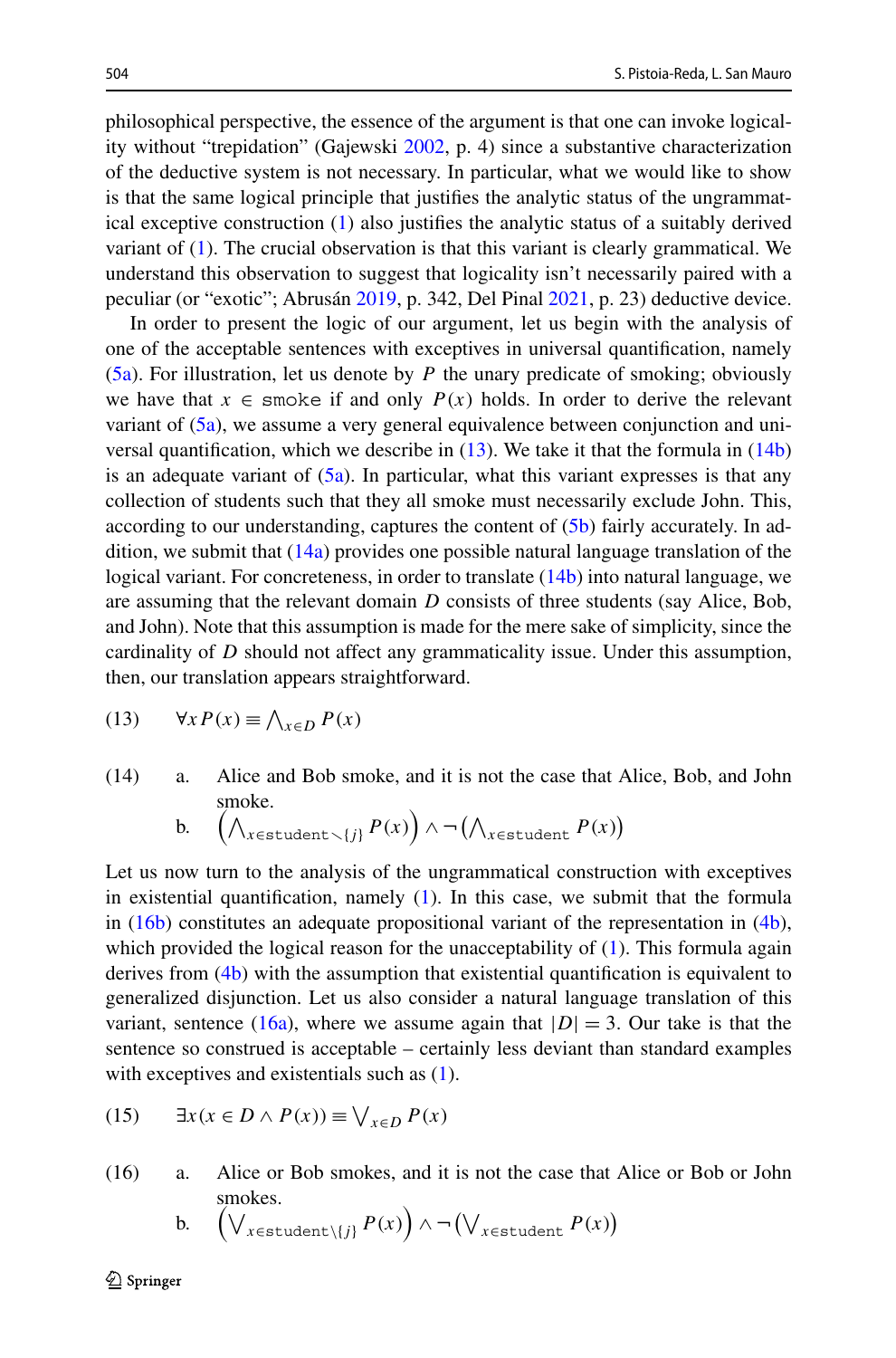As is easy to check, the logical variant now under consideration crucially amounts to a contradiction. Our observation is that the source of this contradiction is the same as that of the contradiction in the original formula in  $(4b)$  $(4b)$ . We would like to emphasize that the analogy between  $(16b)$  $(16b)$  and  $(4b)$  $(4b)$  is, according to our understanding, not a mere superficial resemblance. In fact, it is a principle of classical logic that the disjunction satisfies the following weakening principle, which is importantly analogous to the upward monotonicity of the existential quantifier: *If φ holds, then φ* ∨*ψ holds for any choice of*  $\psi$ . More generally, if a disjunction holds (or equivalently, if an existential formula is true over a certain domain), there is no way to make it false by adding other disjuncts (equivalently, by expanding the domain). We conclude that it cannot possibly be the case that a logical system that realizes the analytic status of ([4b\)](#page-1-0) does not also realize the analytic status of  $(16b)$  (we suspect that this conclusion is also valid for the other cases). The difference in grammaticality between  $(1)$  $(1)$  and  $(16a)$  $(16a)$  $(16a)$ is more plausibly related to the possibility of making the latter sentence informative via modulation of its nonlogical material (in line with the account of Del Pinal [2019](#page-5-0), [2021;](#page-5-0) see also Pistoia-Reda and Sauerland [2021](#page-5-0) for a possible extension). Assuming different representations is pointless if one doesn't have a different logic underlyingly.

To make the latter suggestion more precise, consider a context in which the speaker wants to convey that adding John to the relevant group of people actually changes something with respect to what counts as smoking. This makes the content associated with the sentence informative: it prevents the contradiction via modulation of the meaning of the predicate. Note that this possibility immediately follows, for instance, from Del Pinal's more pragmatic version of the logicality approach. According to this account, when an analytic interpretation is due to a dependency between nonlogical terms, a reinterpretation strategy, i.e. *rescale* or 'R' in symbols, can apply to modulate the meaning of at least one of the occurrences of the predicate, thus removing the analyticity. Such a strategy is easily shown to be ineffective when the analytic interpretation is actually due to the functional vocabulary, like in the case of ([1\)](#page-1-0), and we have a single occurrence of the predicate. On the other hand, if we focus on our variant, it is easy to realize that the strategy is indeed sufficient to remove the contradiction that is literally expressed in that case. The contradiction would be removed, for instance, by specifying (with  $\{x : \Re_c^+(P(x))\} \subseteq \{x : P(x)\}\)$  the meaning of the second occurrence of the predicate. But then the acceptability of our natural language translation [\(16a\)](#page-3-0) is clearly expected.

(17) a. Alice or Bob smokes, and it is not the case that Alice or Bob or John smokes.

b. 
$$
\left(\bigvee_{x \in \text{student}\setminus\{j\}} P(x)\right) \wedge \neg \left(\bigvee_{x \in \text{student}} \mathfrak{R}_c^+(P(x))\right)
$$

#### **4 Concluding remarks**

Let us conclude. Based on unacceptable analyticities, the logicality of language hypothesis assumes a strict interaction between logic and grammar, to the point that some constructions are excluded from the language on account of their logical status. However, since acceptable contradictions and tautologies do occur, the hypothesis